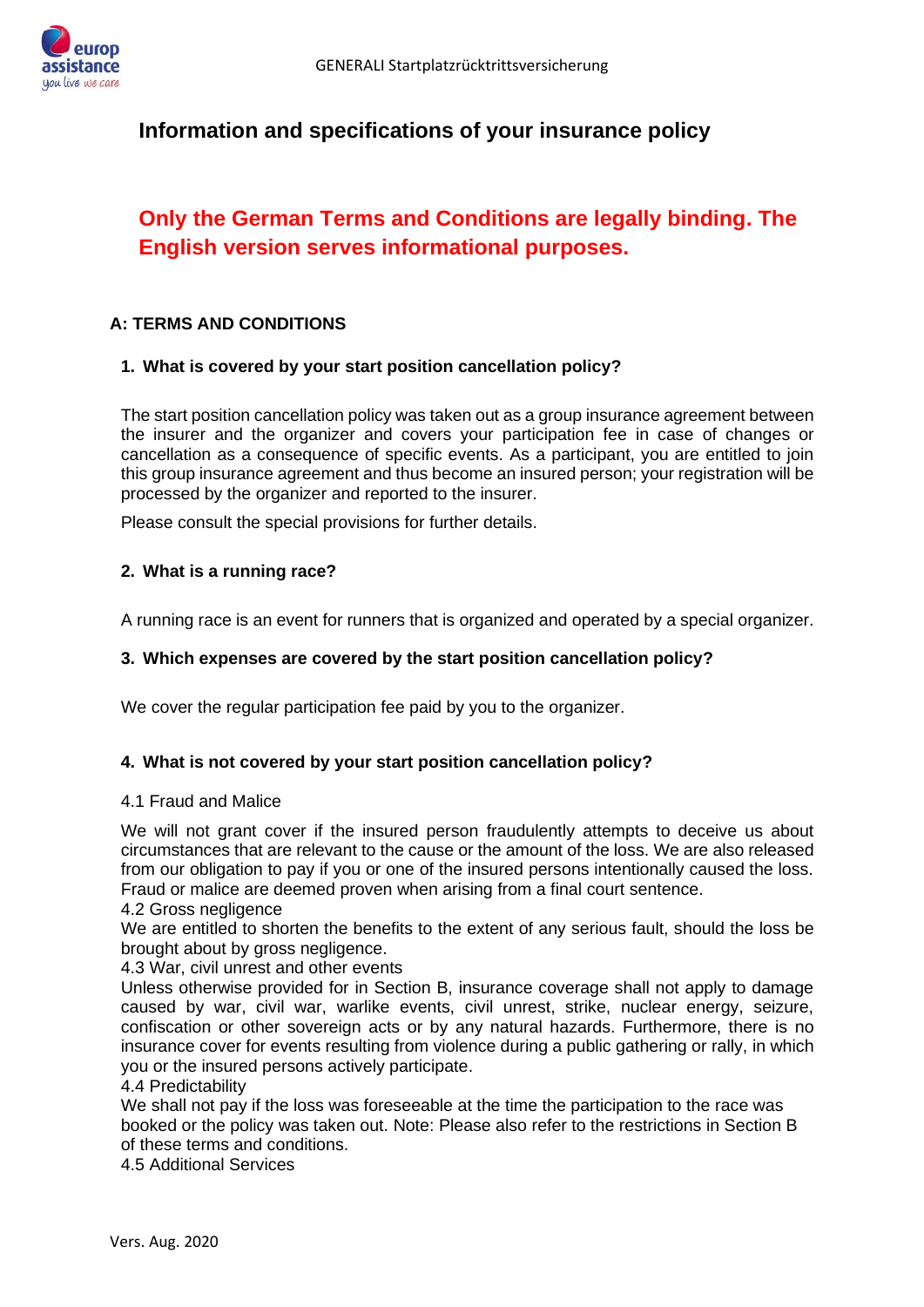

This policy does not cover any expenses related to travel or overnight stay (or the cancellation thereof). It does not cover any additional services you might had agreed with the organizer (such as medals, event t-shirts, photos or videos, etc.).

5. The consequences of the outbreak of an epidemic or pandemic (e.g. lockdown or quarantine measures) related to an infectious disease or new virus strains as declared by the World Health Organization (WHO) or a competent authority in your home country or a country you visit or transit through during your trip.

5.1 This does not apply if you fall ill from the epidemic or pandemic or die from it.

## **5. Who is insured?**

As a participant to a running race organized by a running race organizer you are an insured person.

## **6. When does insurance cover begin and end?**

The insurance cover begins once you have registered and received a confirmation from the organizer of your participation to the running race and ends at the beginning of the latter.

## **7. How should I proceed in a claim situation?**

7.1 You should possibly avoid any claim situation from happening.

7.2 Where in a claim situation you are obliged to minimize any costs incurred.

7.2.1 You must avoid anything that could lead to unnecessary costs.

7.2.2 You shall assign to us the right to claim for compensation from third parties up to the amounts you paid to us.

## 7.2.3 Report any loss to us immediately. **Phone Number: +49 89 55987 8387**

7.3 You must help us by providing all elements we require to decide if and up to which extent we shall pay.

7.3.1 Support any reasonable investigation of the loss.

7.3.2 You must provide truthful information.

7.3.3 You must provide the required documentation in the original.

## **8. What happens if you do not cooperate in the event of a loss?**

If you or the insured person intentionally violates one of the aforementioned obligations, we are exempt from the obligation to settle the claim.

Failing to fulfil your obligations as a consequence of gross negligence will result in us reducing the amount to be paid by the extent of the ensuing damage. However, the cover will prevail if you manage to prove the absence of gross negligence.

## **9. How do I communicate with the insurer, Europ Assistance?**

Notifications and declarations of intent can be made by post, fax or e-mail unless otherwise specified. We communicate preferably in German.

## **B: SPECIAL PROVISIONS OF THE START POSITION CANCELLATION POLICY**

## **1. Which events are insured by this policy?**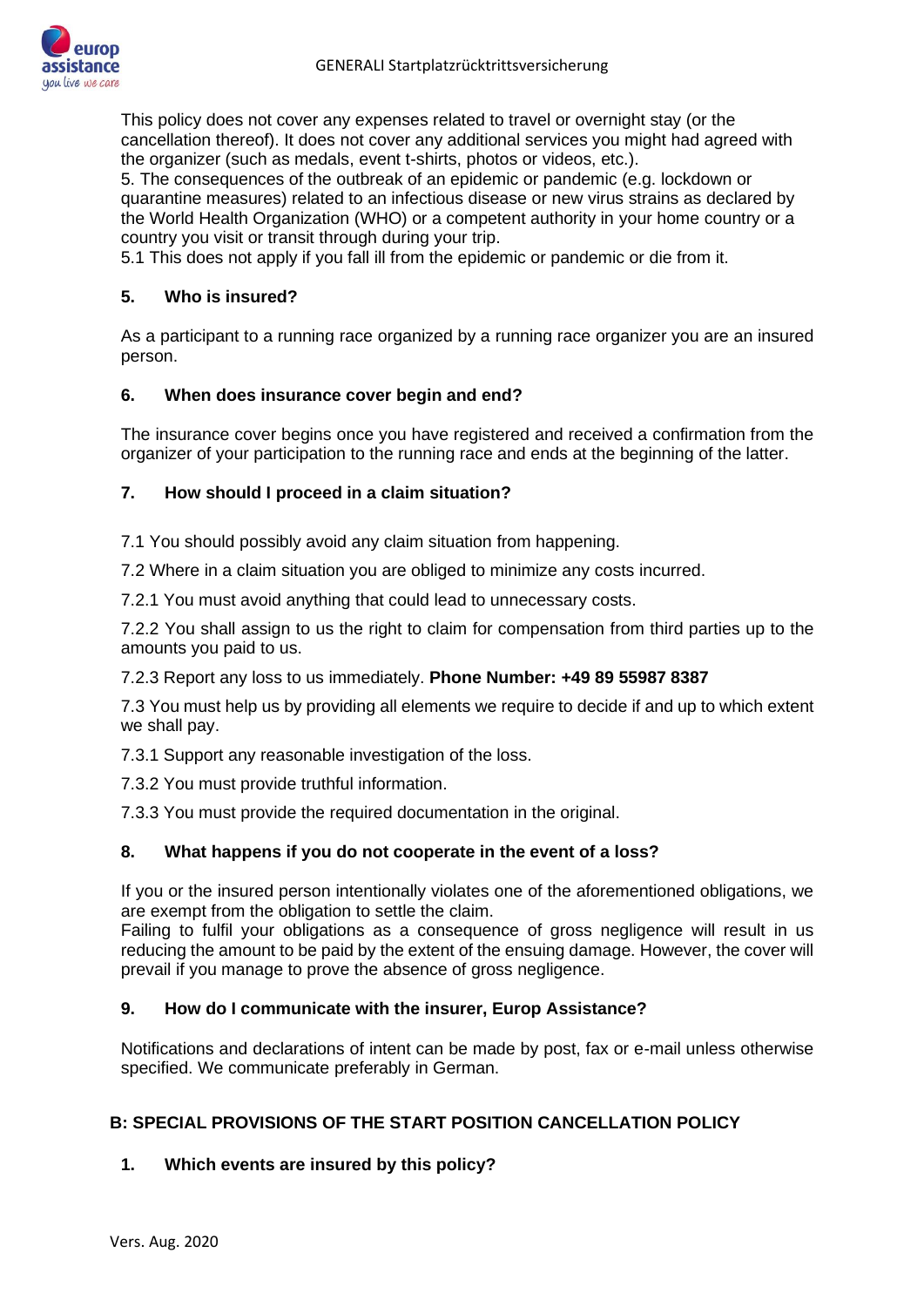

An insured person is entitled to claim whenever participation at the booked and insured race is not possible due to any of the following events

1.1 an unexpected and serious illness.

1.2 death, serious injuries following an accident, complications of pregnancy or falling pregnant after taking out the insurance policy.

- 1.3 breaking of prosthesis.
- 1.4 intolerance to a vaccine.

1.5 loss of employment and subsequent unemployment due to unexpected redundancy. Lack of business or insolvency of the self-employed are not covered by this policy.

1.6 your having been unemployed and taking a new job that entitles you to social security benefits or any activity for which you continue to receive unemployment benefits (E.g. One Euro Jobs). This cover is granted provided you were registered as unemployed at the German Federal Employment Agency at the time of booking the running race. Internships, programmes to enhance corporate working conditions, trainings of any kind are not covered by this policy. If you are a student and take a job during your studies or immediately after graduation you do not qualify for this benefit.

1.7 mandatory reduction of working time that results in a shortening of your income by at least one month's worth of your net earnings. This benefit applies only if your employer notifies said reduction to the competent authorities after you have taken out the policy and before the running race takes place.

1.8 your changing jobs or the running race taking place during your probationary period at a new job. This cover applies for a maximum period of 6 months after you have started a new job and exclusively if you were to know that you are changing jobs only after booking the running race.

1.9 substantial damage to your property as a result of fire, water pipe rupture, natural hazards or unlawful entry of your property by third parties (E.g. burglary). Damage to your property as a consequence of the afore mentioned events is considered to be substantial only if over 50,000.00  $\epsilon$  (fifty thousand).

1.10 you are unable to participate at the event and cancel it because you have to retake an exam at school, university, school of applied sciences or college to avoid having to spend more time studying until graduation or because retaking the exam will allow you to graduate. To qualify for this benefit, you must have booked the race before failing the exam and the date to retake it must unexpectedly fall either on the day of the race or within up to 14 days after it.

1.11 You cannot compete for this event and cancel it or make a rebooking because you are unexpectedly called to the basic military service, to a military exercise or civilian service and the appointment cannot be postponed and the cancellation costs are not borne by a sponsor. The insurance does not cover the transfer or posting of temporary or professional soldiers.

1.12 You cannot attend the event following unexpected summons to appear in court, provided said court does not consider the booking to be enough reason to postpone your appearance in court.

1.13 You are late for the race or have to cancel your participation in it because you missed a connection due to delays or cancellation in public transportation. In keeping with this policy are considered as public transportation all land or water vehicles recognized as such by German passenger transport regulations as well as the final leg of a flight starting within Germany. This benefit is subject to the connecting transport also being insured and the delay in public transport being qualified as such in the tariff description.

## **2. Which costs are covered?**

Any claim situation qualifies for the following benefits, provided that it is also a benefit as per the tariff description and in keeping with the deadlines included therein.

2.1 Reimbursement of start position fees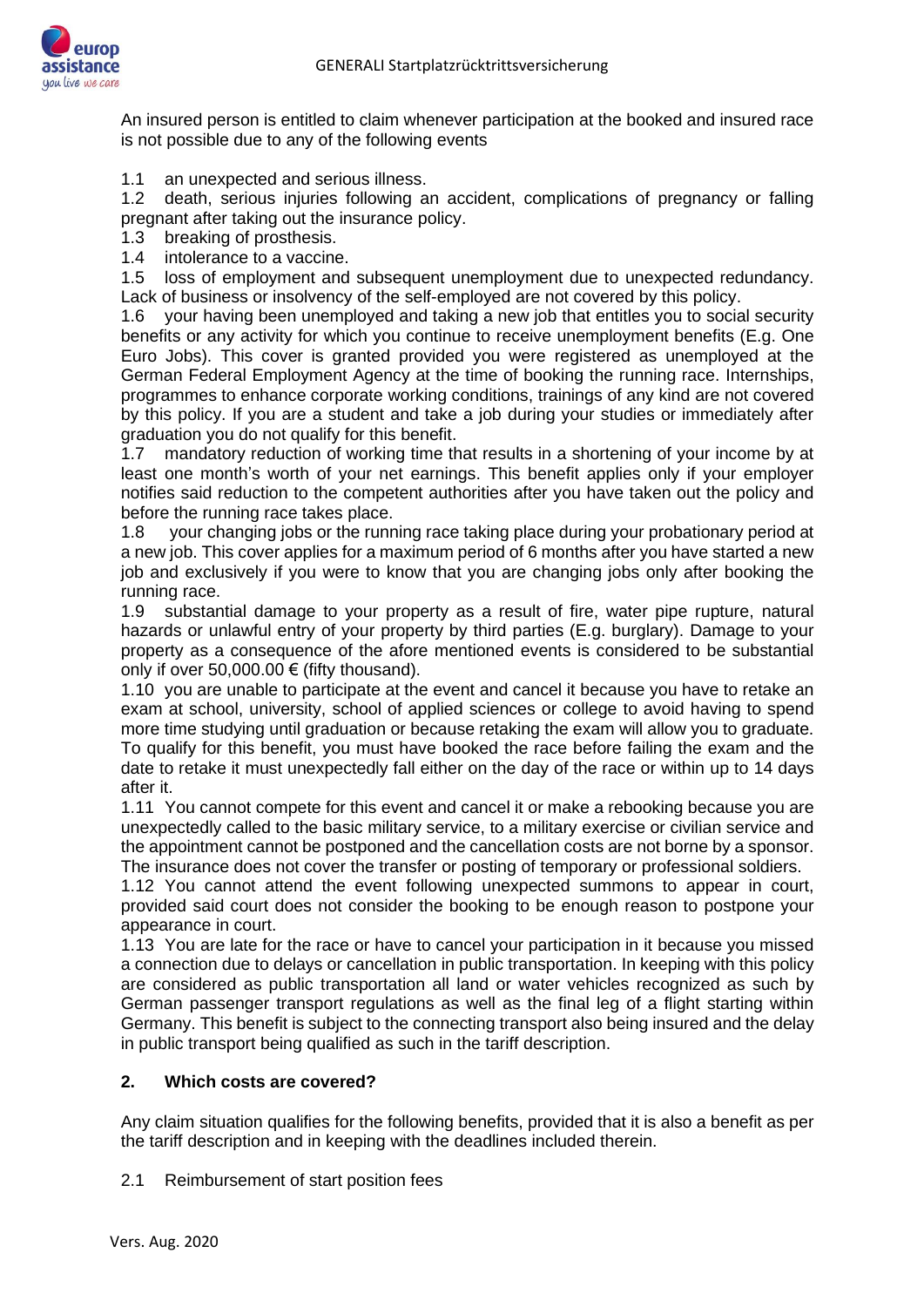We will reimburse the participation fee if you are unable to participate in the race. The participation fee amounts to the sum you paid to participate in the race.

#### **3. Which events are not covered?**

#### 3.1 Pre-existing conditions

Pre-existing health conditions, i.e. those known at the time of taking out the policy and for which you received treatment in the previous 6 months, are not covered under this policy. This exclusion does not apply to check-ups.

#### 3.2 Psychological reactions

Coverage is excluded for psychological responses to fear of terrorist attacks, flight or bus accidents, civil unrest, acts of war, natural disasters, diseases or epidemics.

## **4. What to do when claiming for cancellation (your obligations)?**

## 4.1 Immediate notification

In order to properly mitigate costs, you must cancel your participation with the organizer and/or the booking agency as soon as you suffer a loss or damage.

#### 4.2 Certificate by a medical doctor

Any reported loss shall be proven by a valid certificate issued by a medical doctor at the time of the cancellation (cancellation date) and shall include a diagnosis as well as the dates of treatment. We reserve the right to submit the documentation for a specialist physician to determine whether you were not fit to participate in the race.

#### 4.3 Claim Documentation

The following additional documents are to be submitted depending on the nature of your claim:

- All booking and cancellation documents in the original
- Original invoices of costs you are claiming for
- In the event of death, a copy of the death certificate
- In case of redundancy a certificate from the former employer as well as a certificate from the German Federal Employment Agency indicating the beginning of your unemployment
- When taking on a job after having been unemployed, a certificate by the new employer stating the date you started working and a certificate from the German Federal Employment Agency stating the end of your unemployment benefits
- When changing jobs, a certificate from both the former and the new employer including proof of your probationary period
- If you are retaking an exam, a certificate from the university / school of applied sciences / College
- In case of military conscription, reporting for military exercises or civilian service, a certificate from the state authority
- 4.4 Consequences of not fulfilling your obligations

The legal consequences of not fulfilling your obligations are set out in Section A, Point 8.

## **Europ Assistance SA, Direktion für Deutschland Data Protection Information**

We hereby inform you about the processing of your personal data by Europ Assistance SA, Direktion für Deutschland and your rights under the Data Protection regulations.

Responsible for processing of data: Europ Assistance SA, Direktion für Deutschland Adenauerring 9 81737 Munich, GERMANY

Vers. Aug. 2020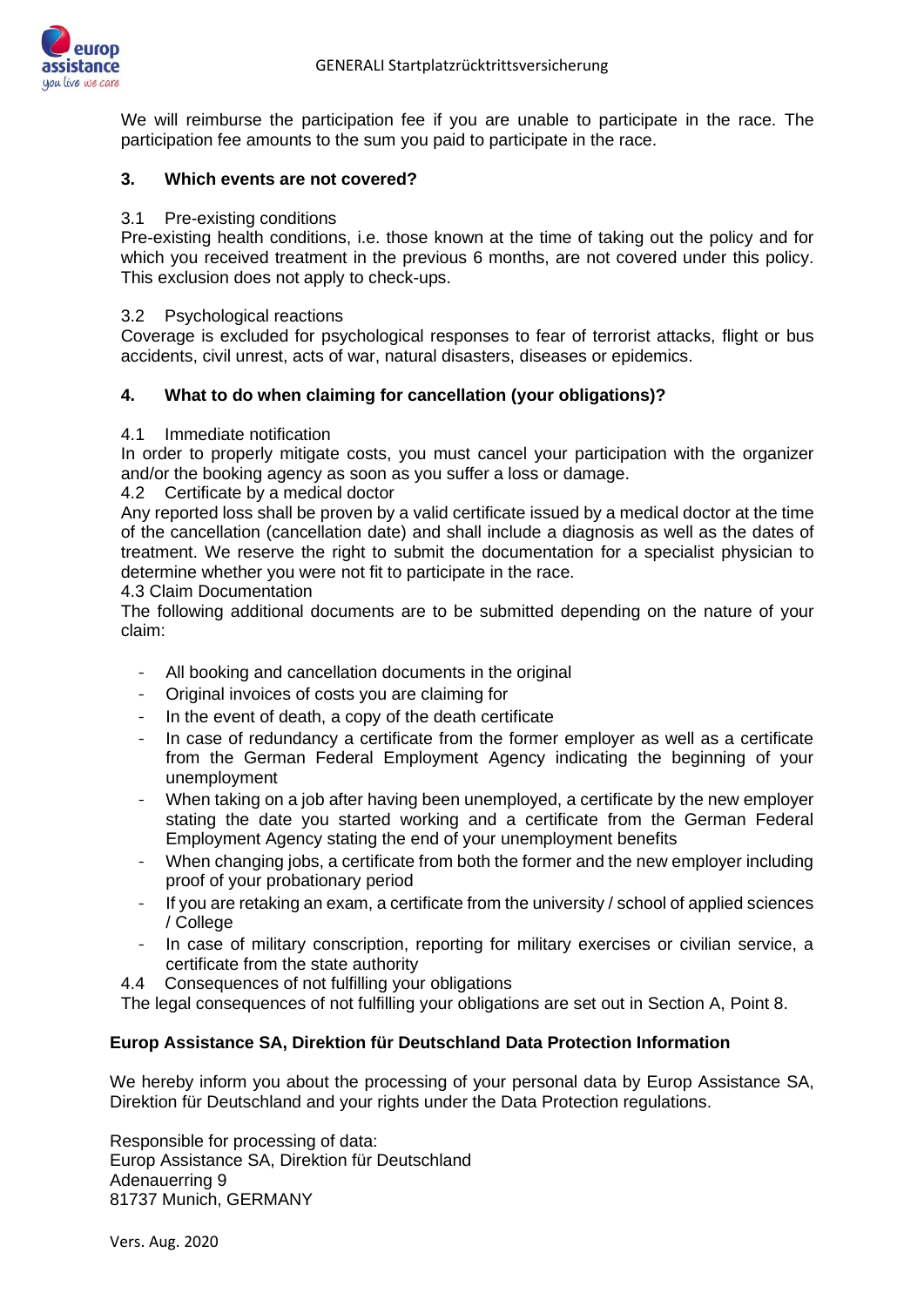

Phone +49 89/ 55 987 0 Fax +49 89/ 55 987 177 E-mail address: info@europ-assistance.de

You can contact our Data Protection Officer using the above e-mail address. Alternatively, you can use the following email address: datenschutzbeauftragter@europ-assistance.de

Purpose and legal provisions on data processing We process personal data in accordance with the provisions of the EU General Data Protection Regulation (GDPR), the German Data Protection Act (BDSG) and the German Insurance Law (VVG).

We require your personal information for the conclusion of the contract. Furthermore, in case you report a loss we need information about it to be able to check whether an insured event occurred and the extent of the corresponding damage. The conclusion and the execution of this policy is not possible without processing your personal data. In addition, we need your personal information to compile insurance-specific statistics, amongst other, for the development of new tariffs or for compliance with regulatory requirements. We continue to use the data to analyze the whole portfolio together with our group policyholder, for example, to provide our input on a contract adjustment or to provide comprehensive information about it.

We process your personal data for pre-contractual and contractual purposes in keeping with Art. 6 subparagraph 1 b) GDPR.

If required, we also process your data for the purposes of our legitimate interests as well as those of third parties pursuant to Art. 6(1), Subparagraph 1(f) GDPR. This can be in particular:

- to ensure our IT operates safely
- to prevent and investigate criminal offenses, in particular by carrying out data analysis following hints of insurance fraud.

In addition, we process your personal data in order to fulfill legal obligations pursuant to Art. 6 subparagraph 1 c) GDPR (E.g. regulatory requirements, commercial and tax-law retention obligations or our obligation to advise).

If we wish to process your personal data for a purpose not mentioned above, we will inform you in advance.

Categories of recipients of personal data

Reinsurers:

We insure the perils we cover with special insurance companies (reinsurers). In doing this, we may be required to disclose data on your contract or the claims you have submitted so that the reinsurer can form their own opinion about the risk or about the loss.

## External providers:

In certain instances, we activate external providers to handle an assistance request or a claim. You can refer to our webpage under https://biz.europ-assistance.de/dienstleisterliste to consult the list of contractors and providers who work with us, not only on a temporary basis.

## Additional recipients:

In addition, we may transfer your personal information to other recipients, amongst others to authorities for the fulfillment of legal notification requirements (E.g. tax authorities or law enforcement authorities).